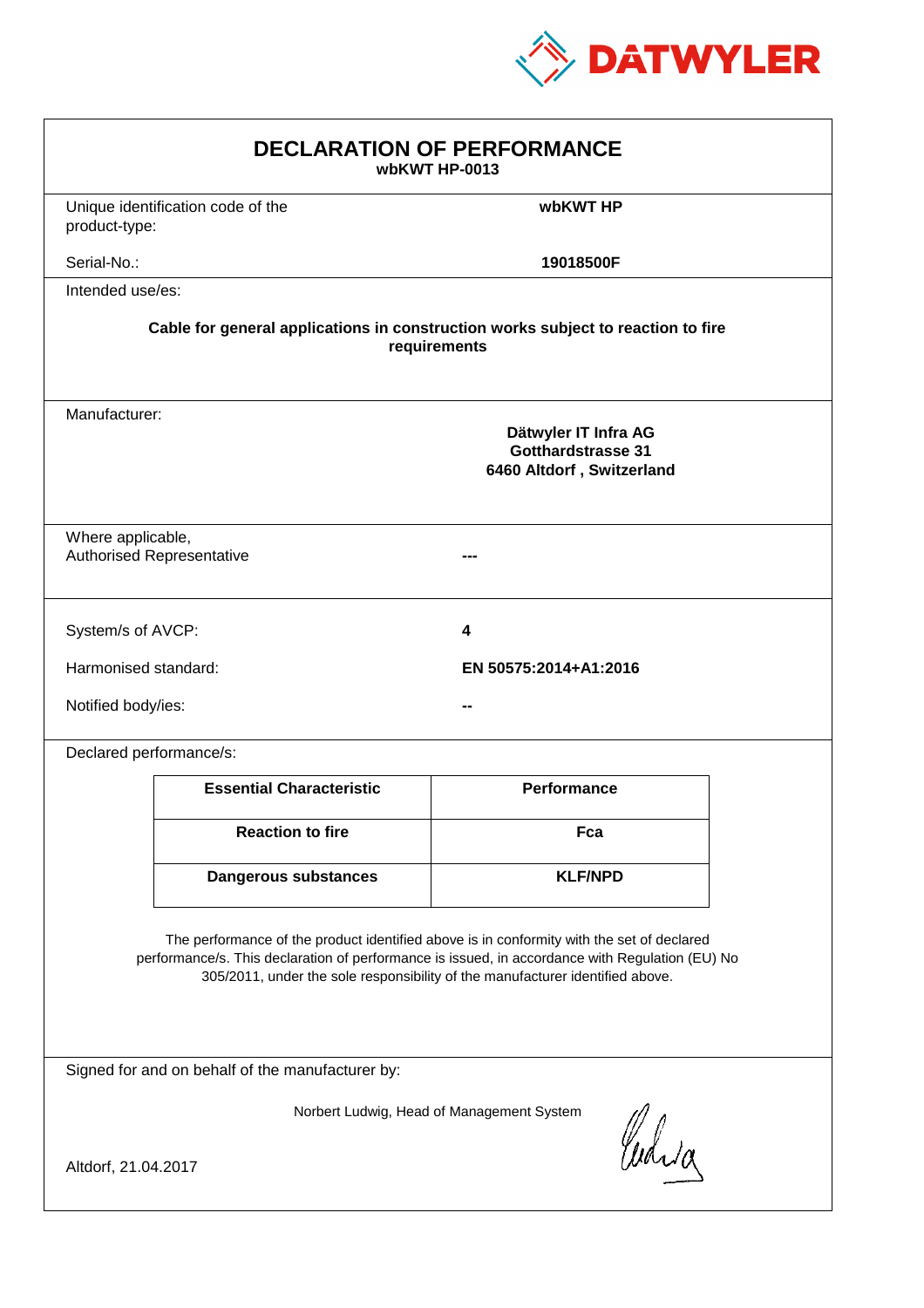

| LEISTUNGSERKLÄRUNG<br>wbKWT HP-0013                                                                                                                                                                                                                        |                                             |                                                                                |  |  |
|------------------------------------------------------------------------------------------------------------------------------------------------------------------------------------------------------------------------------------------------------------|---------------------------------------------|--------------------------------------------------------------------------------|--|--|
|                                                                                                                                                                                                                                                            | Eindeutiger Kenncode des Produkttyps:       | wbKWT HP                                                                       |  |  |
| Serien-Nr.:                                                                                                                                                                                                                                                |                                             | 19018500F                                                                      |  |  |
| Verwendungszweck(e):                                                                                                                                                                                                                                       |                                             |                                                                                |  |  |
| Kabel/Leitung für allgemeine Anwendungen in Bauwerken in Bezug auf die<br>Anforderungen an das Brandverhalten                                                                                                                                              |                                             |                                                                                |  |  |
| Hersteller:                                                                                                                                                                                                                                                |                                             | Dätwyler IT Infra AG<br><b>Gotthardstrasse 31</b><br>6460 Altdorf, Switzerland |  |  |
| Wo anwendbar, Bevollmächtigter:                                                                                                                                                                                                                            |                                             |                                                                                |  |  |
| Leistungsbeständigkeit:                                                                                                                                                                                                                                    | System(e) zur Bewertung und Überprüfung der | 4                                                                              |  |  |
| Harmonisierte Norm:                                                                                                                                                                                                                                        |                                             | EN 50575:2014+A1:2016                                                          |  |  |
| Notifizierte Stelle(n):                                                                                                                                                                                                                                    |                                             |                                                                                |  |  |
| Erklärte Leistung(en):                                                                                                                                                                                                                                     |                                             |                                                                                |  |  |
|                                                                                                                                                                                                                                                            | <b>Wesentliche Merkmale</b>                 | Leistung                                                                       |  |  |
|                                                                                                                                                                                                                                                            | <b>Brandverhalten</b>                       | Fca                                                                            |  |  |
|                                                                                                                                                                                                                                                            | Gefährliche Stoffe                          | <b>KLF/NPD</b>                                                                 |  |  |
| Die Leistung des vorstehenden Produkts entspricht der erklärten Leistung/den erklärten<br>Leistungen. Für die Erstellung der Leistungserklärung im Einklang mit der Verordnung (EU) Nr.<br>305/2011 ist allein der obengenannte Hersteller verantwortlich. |                                             |                                                                                |  |  |
| Unterzeichnet für den Hersteller und im Namen des Herstellers von:                                                                                                                                                                                         |                                             |                                                                                |  |  |
| Norbert Ludwig, Head of Management System<br>Curia<br>Altdorf, 21.04.2017                                                                                                                                                                                  |                                             |                                                                                |  |  |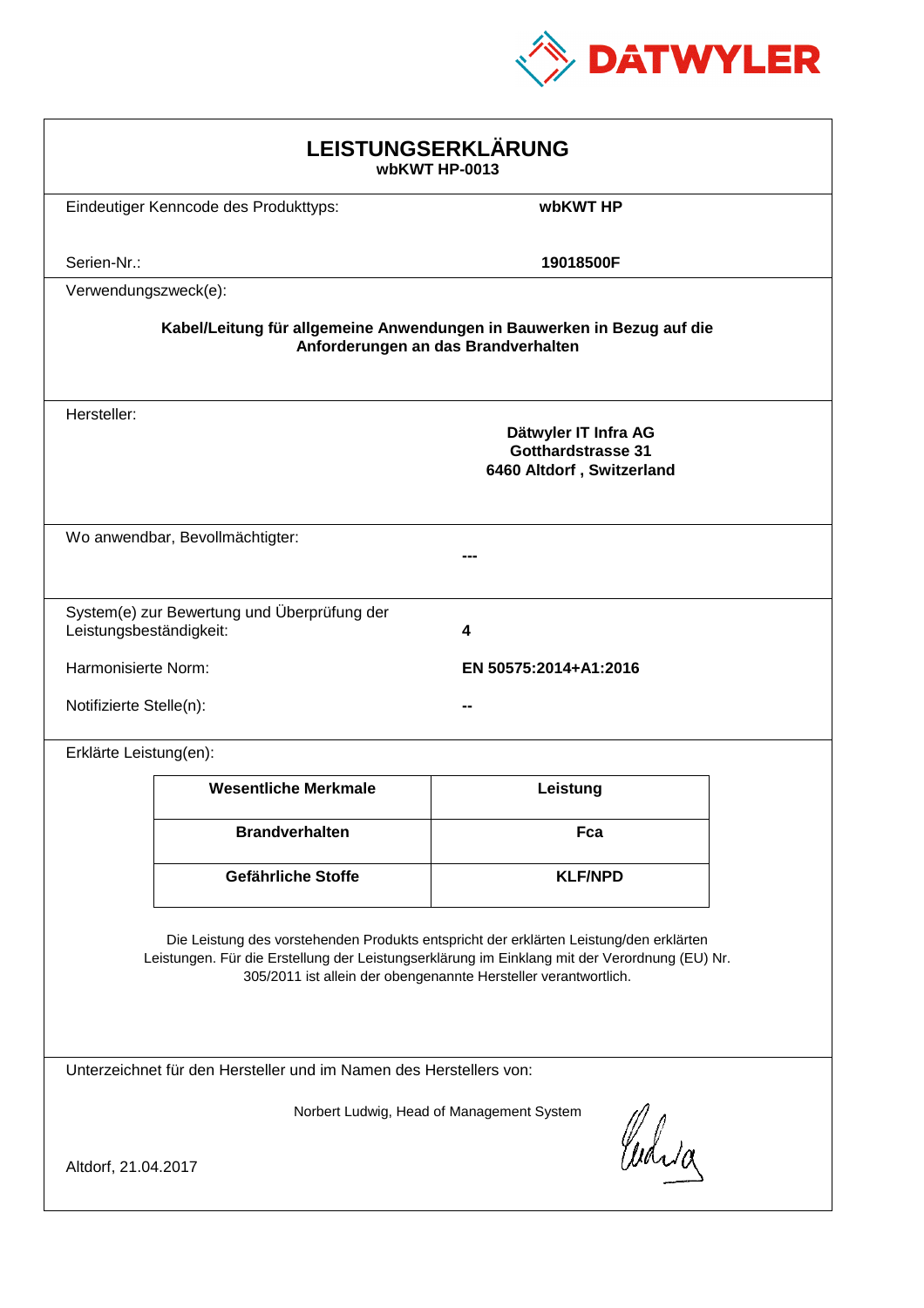

| <b>PRESTATIEVERKLARING</b><br>wbKWT HP-0013                                                                                                                                                                                                                                 |                                                                         |                                                                         |  |  |
|-----------------------------------------------------------------------------------------------------------------------------------------------------------------------------------------------------------------------------------------------------------------------------|-------------------------------------------------------------------------|-------------------------------------------------------------------------|--|--|
| producttype:                                                                                                                                                                                                                                                                | Unieke identificatiecode van het                                        | wbKWT HP                                                                |  |  |
| Serienr.:                                                                                                                                                                                                                                                                   |                                                                         | 19018500F                                                               |  |  |
| Beoogd(e) gebruik(en):                                                                                                                                                                                                                                                      |                                                                         |                                                                         |  |  |
| Kabels voor algemene toepassingen in bouwwerken die onder<br>voorschriften inzake materiaalgedrag bij brand vallen                                                                                                                                                          |                                                                         |                                                                         |  |  |
| Fabrikant:                                                                                                                                                                                                                                                                  |                                                                         | Dätwyler IT Infra AG<br>Gotthardstrasse 31<br>6460 Altdorf, Switzerland |  |  |
|                                                                                                                                                                                                                                                                             | indien van toepassing, Gemachtigde:                                     |                                                                         |  |  |
| prestatiebestendigheid:<br>Geharmoniseerde norm:<br>Aangemelde instantie(s):                                                                                                                                                                                                | Het systeem of de systemen voor de<br>beoordeling en verificatie van de | 4<br>EN 50575:2014+A1:2016                                              |  |  |
| Aangegeven prestatie(s)                                                                                                                                                                                                                                                     |                                                                         |                                                                         |  |  |
|                                                                                                                                                                                                                                                                             | Essentiële kenmerken                                                    | <b>Prestatie</b>                                                        |  |  |
|                                                                                                                                                                                                                                                                             | <b>Brandreactie</b>                                                     | Fca                                                                     |  |  |
|                                                                                                                                                                                                                                                                             | Gevaarlijke stoffen                                                     | <b>KLF/NPD</b>                                                          |  |  |
| De prestaties van het hierboven omschreven product zijn conform de aangegeven prestaties. Deze<br>prestatieverklaring wordt in overeenstemming met Verordening (EU) nr. 305/2011 onder de exclusieve<br>verantwoordelijkheid van de hierboven vermelde fabrikant verstrekt. |                                                                         |                                                                         |  |  |
| Ondertekend voor en namens de fabrikant door:                                                                                                                                                                                                                               |                                                                         |                                                                         |  |  |
| Norbert Ludwig, Head of Management System<br>Curia<br>Altdorf, 21.04.2017                                                                                                                                                                                                   |                                                                         |                                                                         |  |  |
|                                                                                                                                                                                                                                                                             |                                                                         |                                                                         |  |  |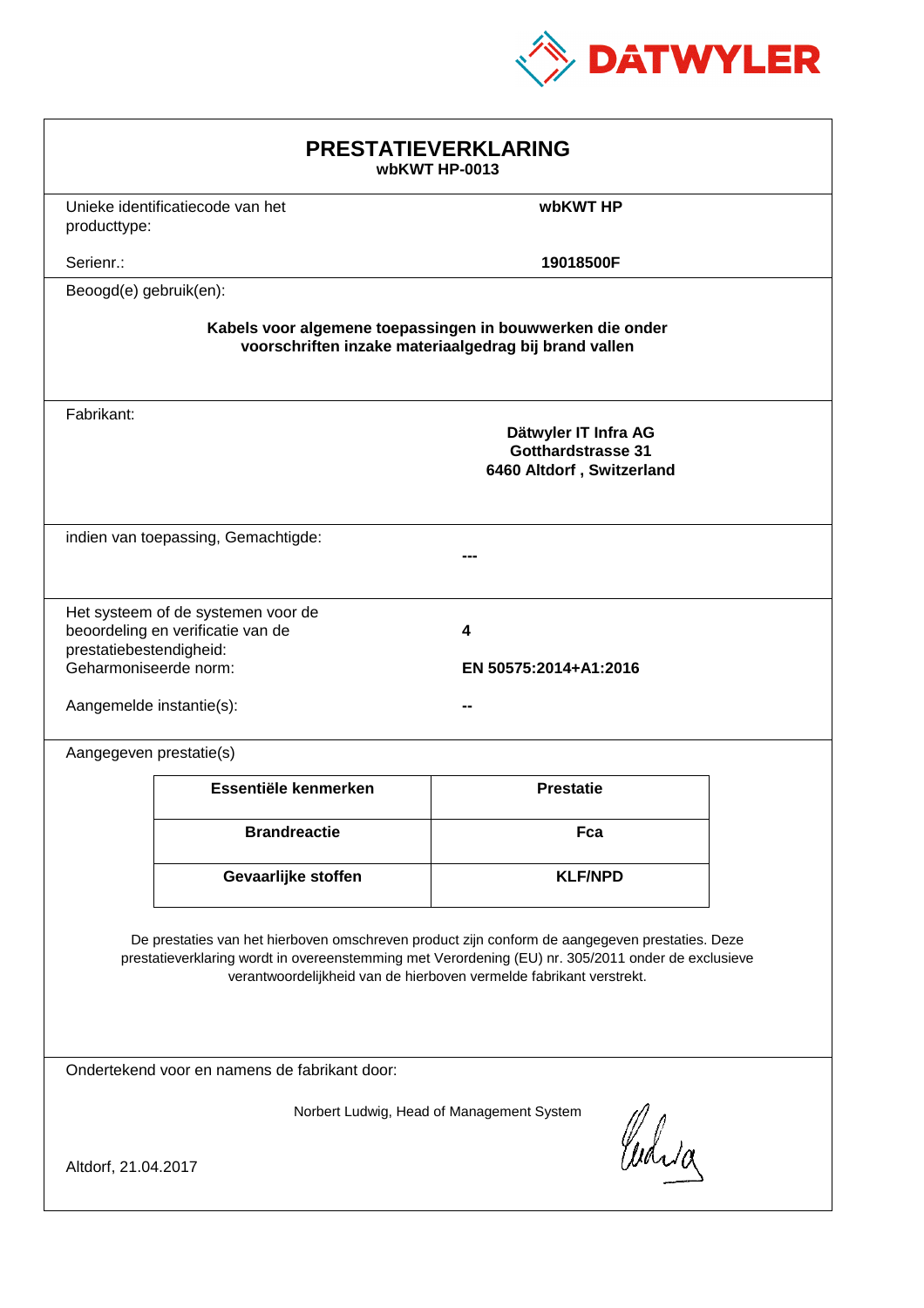

| DÉCLARATION DES PERFORMANCES<br>wbKWT HP-0013                                                                                                                                                                                                                    |                                                                                                                |                                                                                |  |  |  |
|------------------------------------------------------------------------------------------------------------------------------------------------------------------------------------------------------------------------------------------------------------------|----------------------------------------------------------------------------------------------------------------|--------------------------------------------------------------------------------|--|--|--|
| produit type:                                                                                                                                                                                                                                                    | Code d'identification unique du                                                                                | wbKWT HP                                                                       |  |  |  |
| Numéro de série:                                                                                                                                                                                                                                                 |                                                                                                                | 19018500F                                                                      |  |  |  |
| Usage(s) prévu(s):                                                                                                                                                                                                                                               |                                                                                                                |                                                                                |  |  |  |
|                                                                                                                                                                                                                                                                  | Câble pour applications générales dans les ouvrages de construction soumis<br>aux exigences de réaction au feu |                                                                                |  |  |  |
| Fabricant:                                                                                                                                                                                                                                                       |                                                                                                                | Dätwyler IT Infra AG<br><b>Gotthardstrasse 31</b><br>6460 Altdorf, Switzerland |  |  |  |
|                                                                                                                                                                                                                                                                  | Le cas échéant, Mandataire                                                                                     |                                                                                |  |  |  |
| performances:<br>Norme harmonisée:<br>Organisme(s) notifié(s):                                                                                                                                                                                                   | Système(s) d'évaluation et de<br>vérification de la constance des                                              | 4<br>EN 50575:2014+A1:2016                                                     |  |  |  |
|                                                                                                                                                                                                                                                                  | Performance(s) déclarée(s):                                                                                    |                                                                                |  |  |  |
|                                                                                                                                                                                                                                                                  | Caractéristique essentielle                                                                                    | <b>Performance</b>                                                             |  |  |  |
|                                                                                                                                                                                                                                                                  | Réaction au feu                                                                                                | Fca                                                                            |  |  |  |
|                                                                                                                                                                                                                                                                  | <b>Substances dangereuses</b>                                                                                  | <b>KLF/NPD</b>                                                                 |  |  |  |
| Les performances du produit identifié ci-dessus sont conformes aux performances déclarées.<br>Conformément au règlement (UE) no 305/2011, la présente déclaration des performances est<br>établie sous la seule responsabilité du fabricant mentionné ci-dessus. |                                                                                                                |                                                                                |  |  |  |
| Signé pour le fabricant et en son nom par:                                                                                                                                                                                                                       |                                                                                                                |                                                                                |  |  |  |
| Norbert Ludwig, Head of Management System<br>Curia<br>Altdorf, 21.04.2017                                                                                                                                                                                        |                                                                                                                |                                                                                |  |  |  |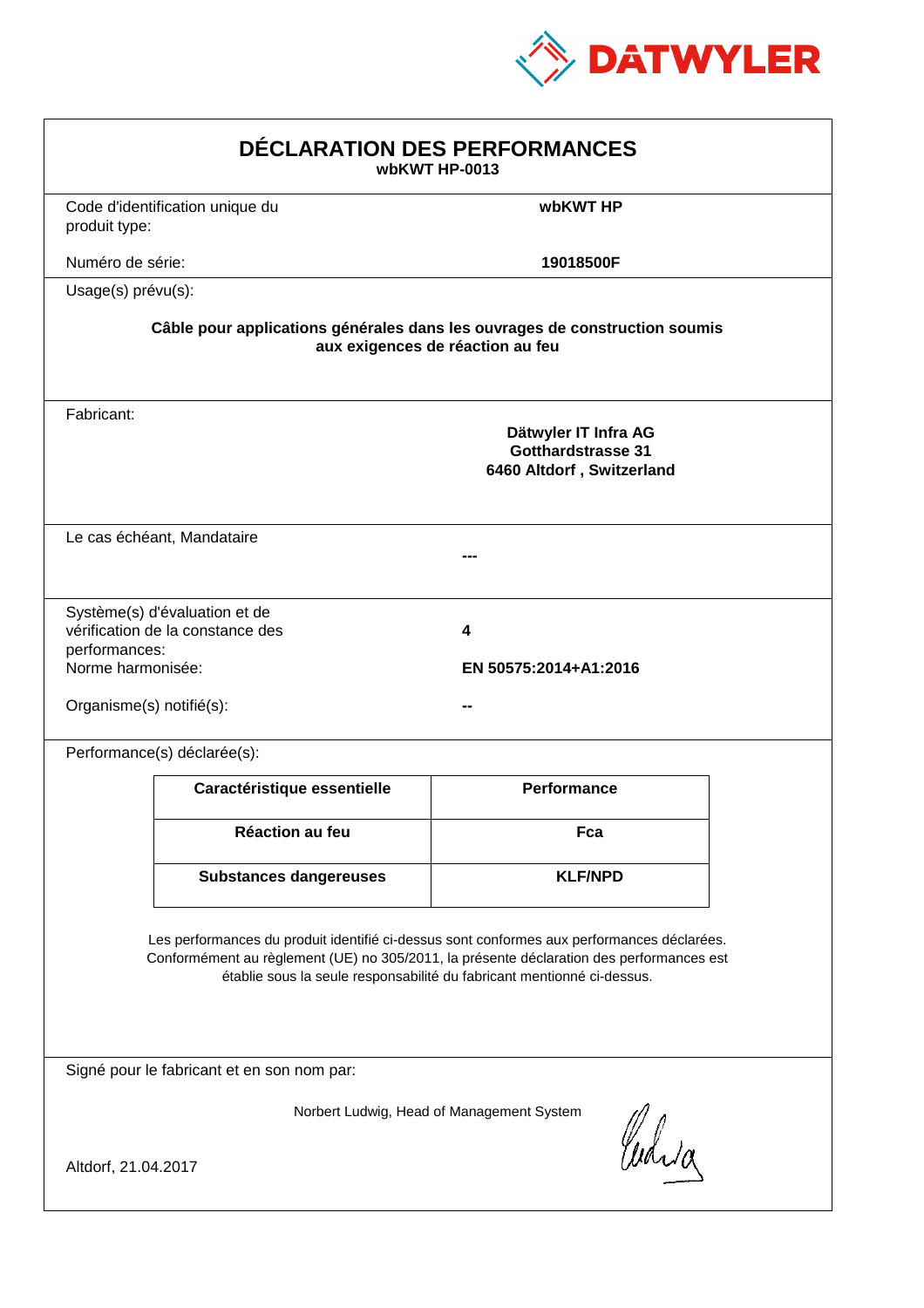

| <b>DECLARACIÓN DE PRESTACIONES</b><br>wbKWT HP-0013                                                                                                                                                                                                                                            |                                                                                                        |                            |  |  |  |
|------------------------------------------------------------------------------------------------------------------------------------------------------------------------------------------------------------------------------------------------------------------------------------------------|--------------------------------------------------------------------------------------------------------|----------------------------|--|--|--|
| producto tipo:                                                                                                                                                                                                                                                                                 | Código de identificación única del                                                                     | wbKWT HP                   |  |  |  |
| Número de serie:                                                                                                                                                                                                                                                                               |                                                                                                        | 19018500F                  |  |  |  |
| Usos previstos:                                                                                                                                                                                                                                                                                |                                                                                                        |                            |  |  |  |
|                                                                                                                                                                                                                                                                                                | Cable sujeto a requisitos de reacción al fuego para aplicaciones generales en obras<br>de construcción |                            |  |  |  |
| Fabricante:                                                                                                                                                                                                                                                                                    | Dätwyler IT Infra AG<br><b>Gotthardstrasse 31</b><br>6460 Altdorf, Switzerland                         |                            |  |  |  |
|                                                                                                                                                                                                                                                                                                | En su caso, Representante autorizado:                                                                  |                            |  |  |  |
| (EVCP):<br>Norma armonizada:<br>Organismos notificados:                                                                                                                                                                                                                                        | Sistemas de evaluación y verificación<br>de la constancia de las prestaciones                          | 4<br>EN 50575:2014+A1:2016 |  |  |  |
|                                                                                                                                                                                                                                                                                                | Prestaciones declaradas:                                                                               |                            |  |  |  |
|                                                                                                                                                                                                                                                                                                | Característica esencial                                                                                | <b>Prestaciones</b>        |  |  |  |
|                                                                                                                                                                                                                                                                                                | Reacción al fuego                                                                                      | Fca                        |  |  |  |
|                                                                                                                                                                                                                                                                                                | <b>Sustancias peligrosas</b>                                                                           | <b>KLF/NPD</b>             |  |  |  |
| Las prestaciones del producto identificado anteriormente son conformes con el conjunto de<br>prestaciones declaradas. La presente declaración de prestaciones se emite, de conformidad con<br>el Reglamento (UE) nº 305/2011, bajo la sola responsabilidad del fabricante arriba identificado. |                                                                                                        |                            |  |  |  |
|                                                                                                                                                                                                                                                                                                | Firmado por y en nombre del fabricante por:                                                            |                            |  |  |  |
| Norbert Ludwig, Head of Management System<br>Curia<br>Altdorf, 21.04.2017                                                                                                                                                                                                                      |                                                                                                        |                            |  |  |  |